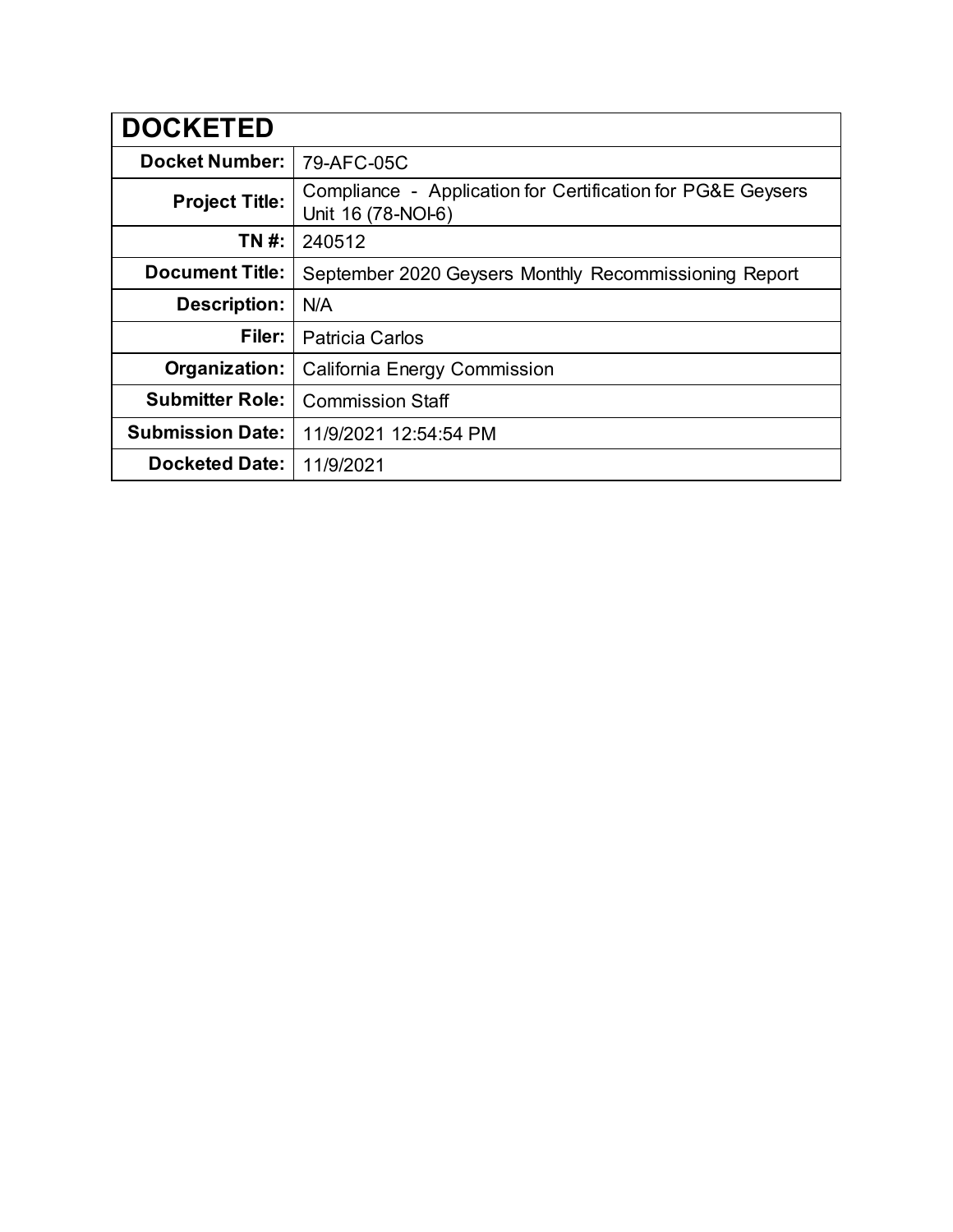# **Geysers Power Company, LLC**

**Unit 3 (80-AFC-01C) Unit 16 (79-AFC-05C) Unit 17 (79-AFC-01C) Unit 18 (79-AFC-03C) Unit 19 (81-AFC-01C) Unit 20 (82-AFC-01C)** 

## **Recommissioning Activity Report for September 2020 And Confidential Appendices**

#### **Submitted October 9, 2020**

In response to Energy Commission Staff's request, and as part of Geysers Power Company's ("GPC") ongoing efforts to keep the Energy Commission informed of fire system recommissioning at the Geysers, GPC is providing this report summarizing the recommissioning activities at Sonoma (Unit 3), Quicksilver (Unit 16), Lakeview (Unit 17), Socrates (Unit 18), Calistoga (Unit 19), and Grant (Unit 20), collectively referred to herein as "the Geysers." This report covers recommissioning activities during September 2020 (September 1-30, 2020) and provides recommissioning schedule updates.

#### **1. Fire Protection Project Status**

The Fire Protection Recommissioning project at the Geysers continued in the month of September. Wildfires and transmission line outages at the facility impacted progress this month due to employee evacuations and resource redeployment. The recommissioning that was scheduled for the end of September for Units 16, 18 and 20 was rescheduled to October  $14<sup>th</sup>$  and  $15<sup>th</sup>$ . The fire system piping that was replaced at Unit 18 and Unit 20 was insulated. The fan motor sprinkler systems are continuing to be fabricated and installation is proceeding. The Unit 3 and Unit 19 diesel fire pump amendments are currently scheduled for the October Business Meeting.

#### **2. Items Completed During the Month**

Items completed in September are discussed in this section, below. Ongoing Maintenance and Construction Activities are discussed in Confidential Appendix A.

Unit  $3$ 

Q3 alarm inspections were conducted

#### Unit 16

Q3 alarm inspections were conducted

#### Unit 17

Q3 alarm inspections were conducted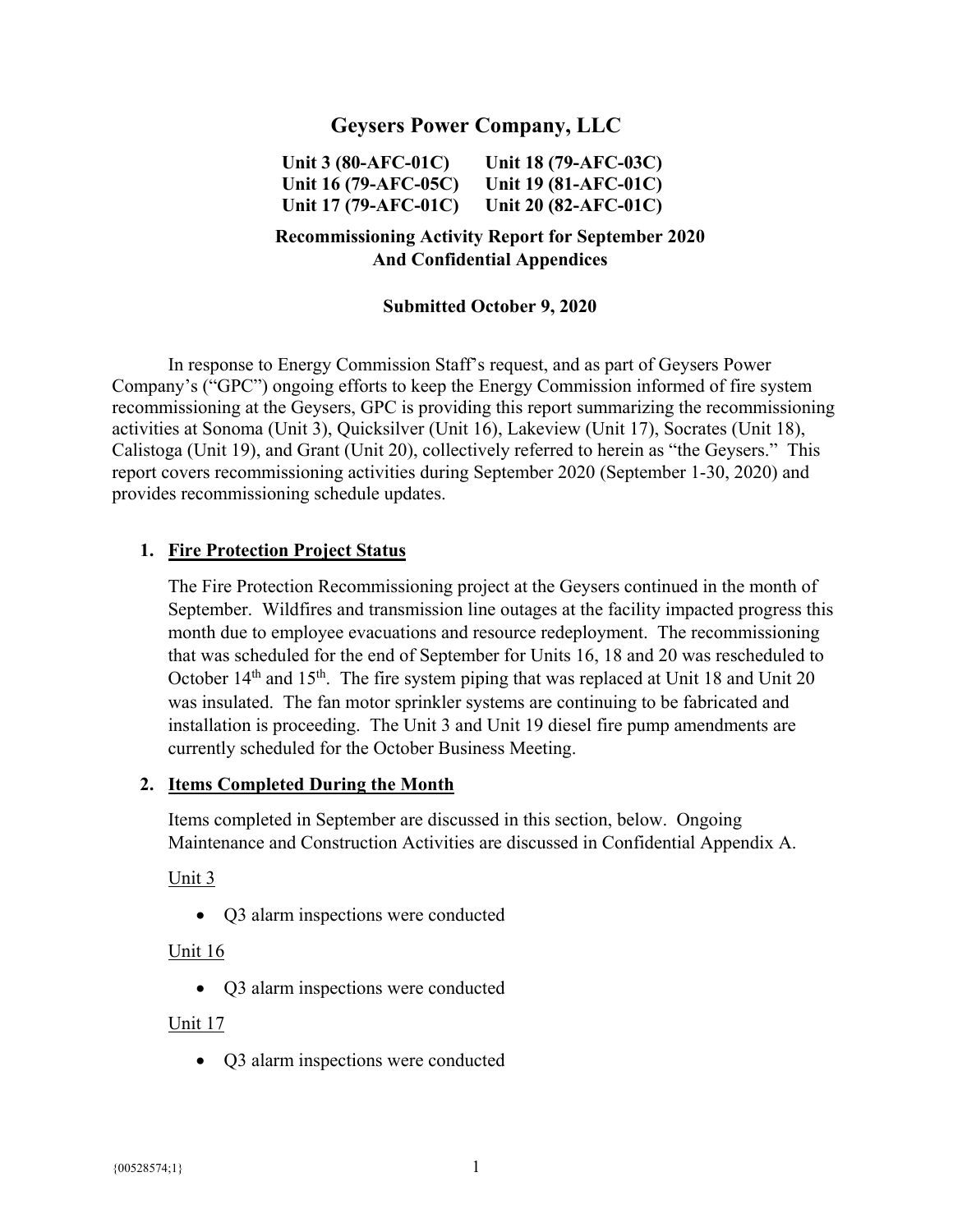#### Unit 18

• Q3 alarm inspections were conducted

### Unit 19

• Q3 alarm inspections were conducted

# Unit 20

• Q3 alarm inspections were conducted

# **3. Schedule of Items to be Completed**

A schedule with items to be completed and the timing is set forth in Confidential Appendix B.

# **4. Construction Submittals Pending Approval**

A schedule for the construction submittals pending approval is set forth in Confidential Appendix B.

### **5. Listing of Complaints, Notices of Violations, Official Warnings and Citations**

No complaints, notices of violation, official warnings or citations were received during the reporting period.

# **6. Documents Required by Specific Conditions (If Any) to be Submitted Along With Each Report**

No documents were required to be submitted with this recommissioning report.

### **7. List of Conditions/LORS That Have Been Satisfied During the Reporting Period**

NFPA 72 – Alarm Inspections were conducted

### **8. Listing of the Month's Additions to the On-site Compliance File**

There were no additions to the on-site compliance file.

Items currently in the Compliance File:

Draft Basis of Design Document for Unit 3.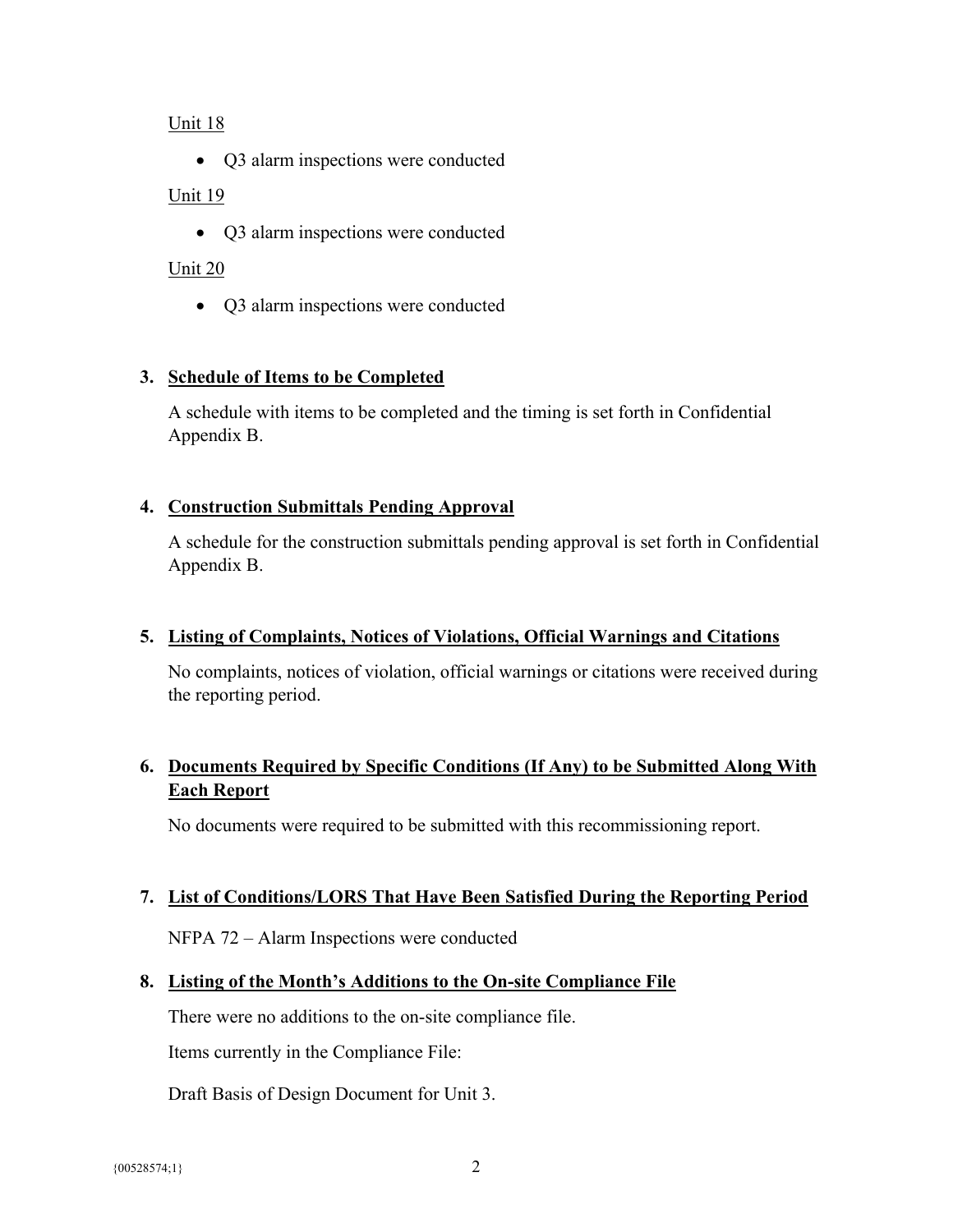Draft Basis of Design Document for Unit 16. Draft Basis of Design Document for Unit 17. Draft Basis of Design Document for Unit 18. Draft Basis of Design Document for Unit 19. Draft Basis of Design Document for Unit 20.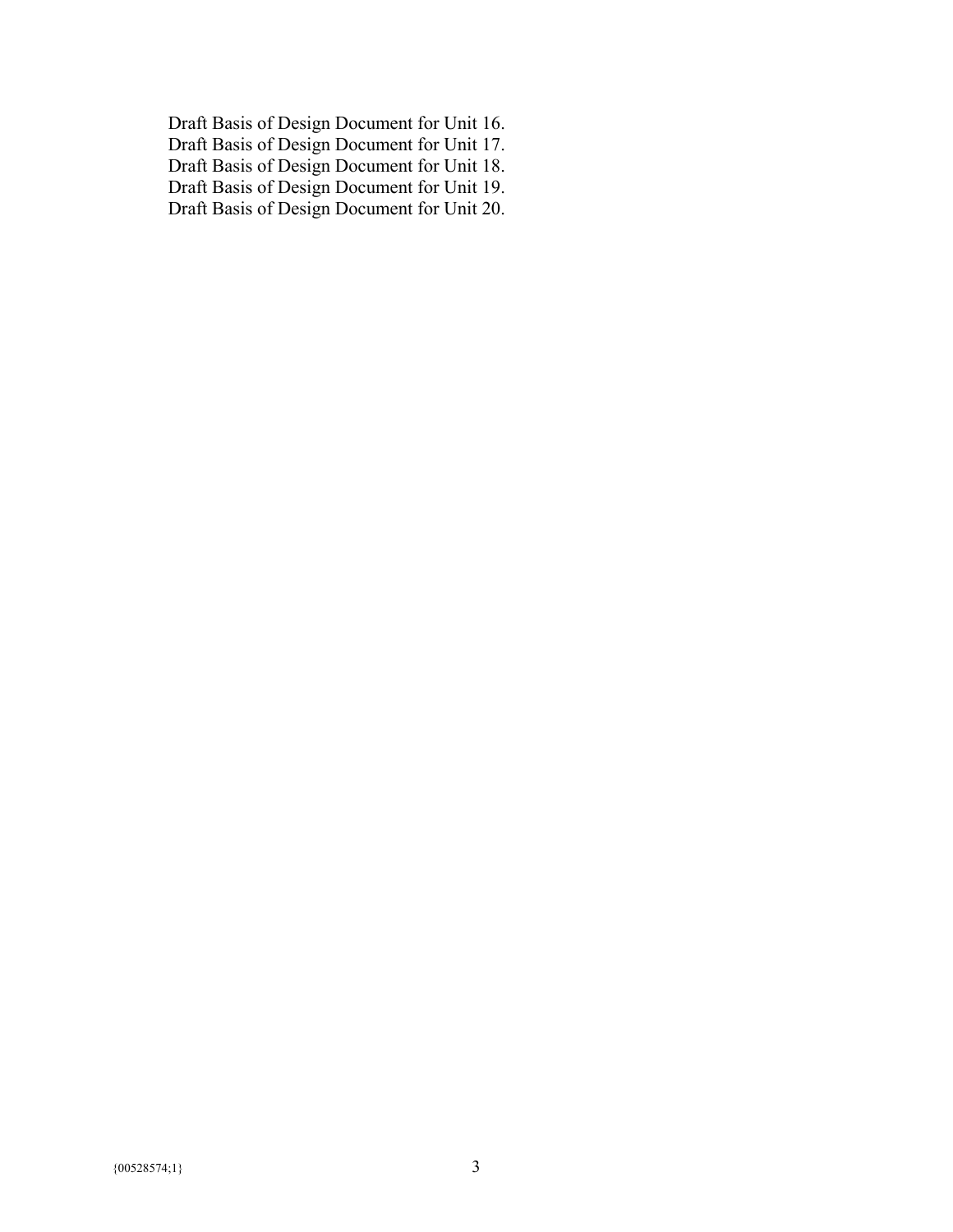# **CONFIDENTIAL APPENDIX A**

Ongoing Maintenance and Construction Activities